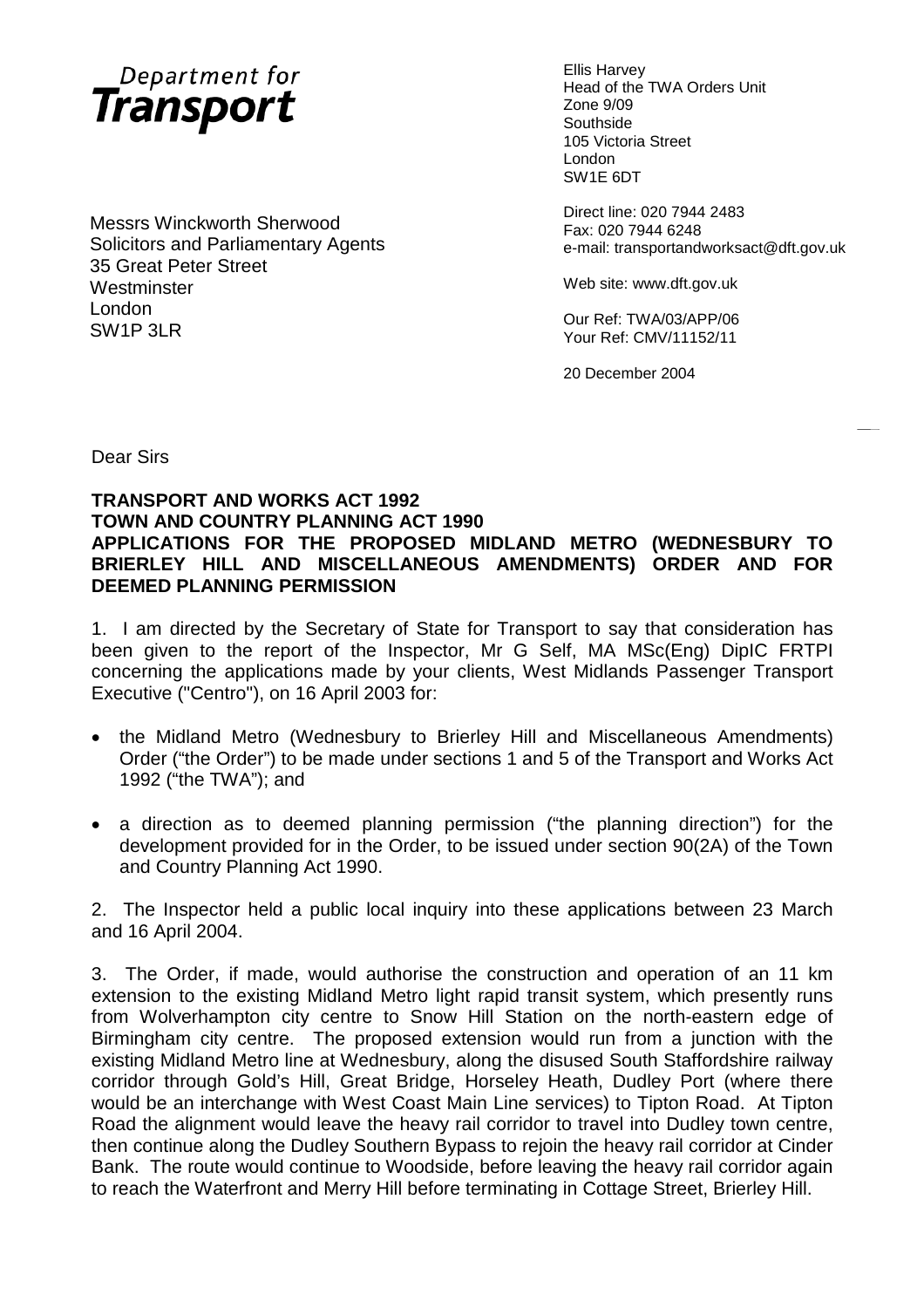4. The Order would also, amongst other things, confer on Centro powers to acquire compulsorily land and rights required for the construction and operation of the tramway, to alter and stop up streets, and to maintain apparatus in streets. The planning direction which has been sought would give deemed planning permission for the development provided for in the Order.

5. A copy of the Inspector's report of the inquiry is enclosed. His conclusions are set out in paragraphs 7.1 - 7.127 of his report.

### **Summary of the Inspector's recommendations**

6. The Inspector recommended in section 8 of his report that the Order be made, with modifications, and that planning permission be deemed to be granted, subject to conditions as amended in accordance with paragraphs 7.110 - 7.121 of his report.

## **Summary of the Secretary of State's decisions**

7. For the reasons given in this letter, **the Secretary of State has decided to make the Order, subject to modifications, and to direct that planning permission be deemed to be granted, subject to the conditions set out in the attached Annex.** The proposed Order modifications and planning conditions are discussed later in this letter. For the reasons given in paragraph 45 below, the Order, once made, would need to be subject to special parliamentary procedure before it can come into force.

### **Secretary of State's consideration**

8. Careful consideration has been given to all the arguments put forward by or on behalf of the parties. The Secretary of State's consideration of the Inspector's report is set out in the following paragraphs. The relevant paragraph numbers of the report are enclosed in brackets at the end of the section headings.

### The need, objectives and justification for the scheme (7.58-7.68)

9. Centro described the objectives of the Wednesbury to Brierley Hill extension as being to provide a high quality public transport service; to improve accessibility to and within the Wednesbury to Brierley Hill transport corridor; to provide an alternative to private car use, and to support economic, environmental and social objectives for Sandwell MBC and Dudley MBC.

10. Although some objectors had questioned the need for the scheme, the Inspector considered that the points made in the pages 12-14 of the Environmental Statement submitted with the TWA application ("the ES"), regarding the need and general justification for the scheme remained valid. He noted in particular that the proposed route would pass through some deprived areas and contribute to regeneration, as well as serving areas of new redevelopment.

11. In regard to relevant transport and planning policies, the Inspector noted that, at the national level, one of the aims of PPG13 was to promote public transport and encourage car users to switch to more sustainable modes; at the regional level, the proposed changes to the draft Regional Planning Guidance were generally supportive of the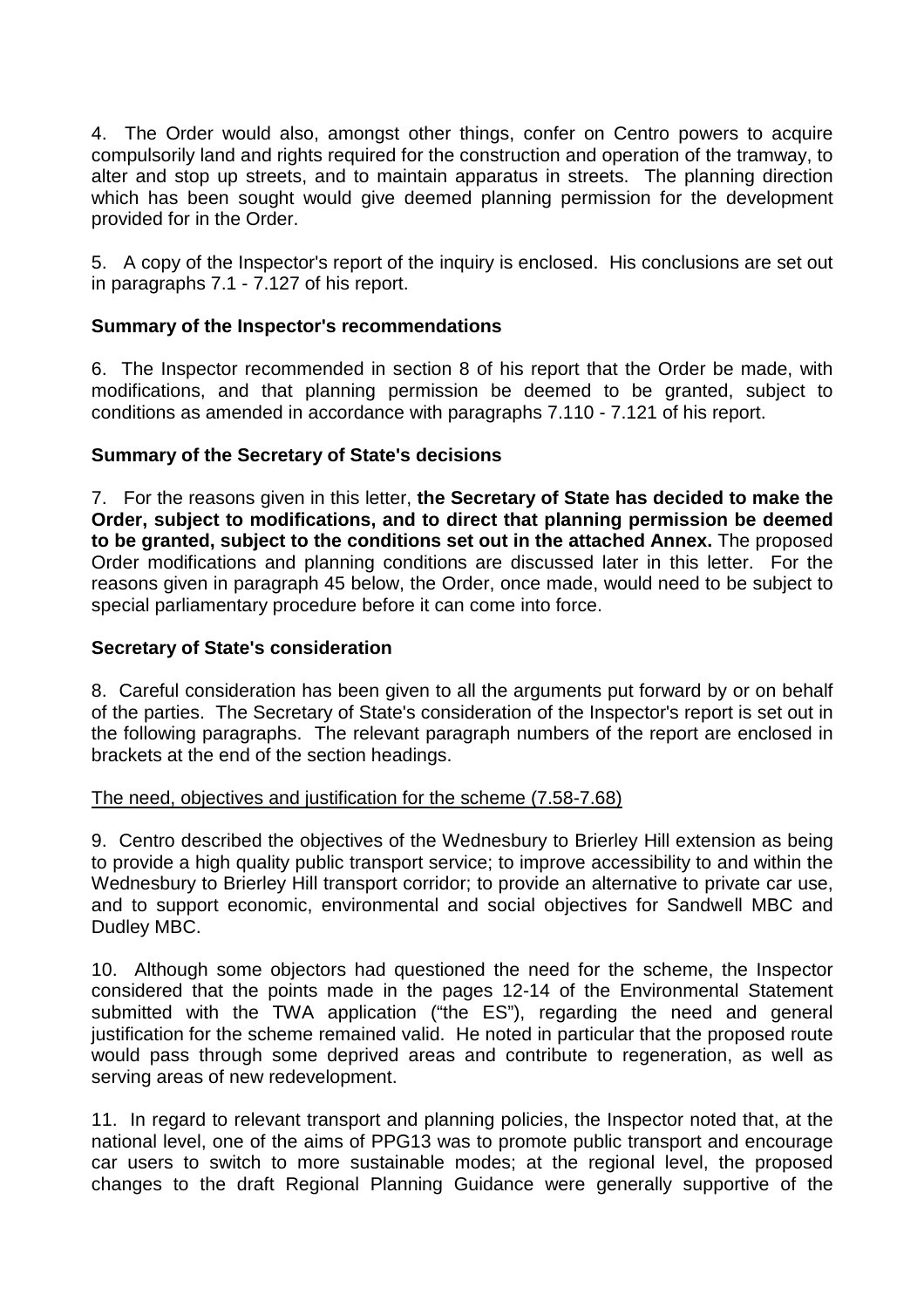scheme; and at the local level, both of the local planning authorities through whose areas the route would pass supported the scheme and this was reflected in local development plan policies. The Inspector concluded that the proposals were consistent with the general thrust of national, regional and local planning and transport policies and that the scheme would be likely to have transport, regeneration and socio-economic benefits.

12. The Secretary of State agrees with the Inspector's analysis of the overall need and justification for the scheme. He agrees that the scheme is supported by planning and transport policies at the national, regional and local levels and that the scheme would bring transport, regeneration and socio-economic benefits to the area.

#### Consideration of alternative routes (7.67-7.68 & 7.126)

13. The Inspector noted that alternative routes and modes had been considered, as described in the ES. Whilst the alternatives considered had not included all those suggested by objectors such as **Mr Cripps**, **Friends of the Earth West Midlands** and **Mr Welch**, he was satisfied that the route proposed had been based on a suitable balance between engineering, economic, transport, planning and regeneration aims. The Inspector concluded that the selection of the proposed route was justified.

14. The Secretary of State agrees with the Inspector that Centro's preferred route is justified and is appropriate to meet the stated objectives of the scheme.

#### Effects on potential for heavy rail services (7.2 –7.57)

15. The Inspector noted that a key argument by the supporters of heavy rail was that the potential for such services had not been properly examined. He noted the criticisms made by **Railfuture** and **Transport 2000** in respect of the Transportation Planning International Ltd (TPI) study and the objection by **The Campaign to Protect Rural England** (CPRE) regarding the West Midlands Area Multi-Modal Study (WMAMMS). Whilst the Inspector accepted that the TFI study had some flaws, he did not agree that the flaws invalidated the study in the way suggested by the objectors. Neither did he accept that the WMAMMS study was unsatisfactory.

16. In regard to practical considerations, the Inspector noted Railfuture's arguments that satisfactory provision could be made to allow for mostly twin-track heavy rail provision without spending anywhere near the extra £38 million estimated by Centro and without using land outside the Limits of Deviation. However, he was not persuaded that it would be possible to construct four tracks in the available width near Dudley Port; and he found it more likely than not that the Parkhead viaduct would have to be completely rebuilt to cater for Railfuture's proposals, with significant cost implications. The Inspector was also not persuaded that Railfuture's proposals for some singling of Metro tracks were practicable. He concluded that, in terms of tram operations, Railfuture's proposals would not enable Centro to achieve what they set out to achieve in applying for the Order.

17. On policy issues, the Inspector noted that the Strategic Rail Authority (SRA) had concluded that there was no demand that would justify a heavy rail passenger service on the Walsall-Stourbridge axis, either now or in the foreseeable future. The SRA foresaw a mid to long term need for freight trains in the corridor unlikely to exceed 3 trains per hour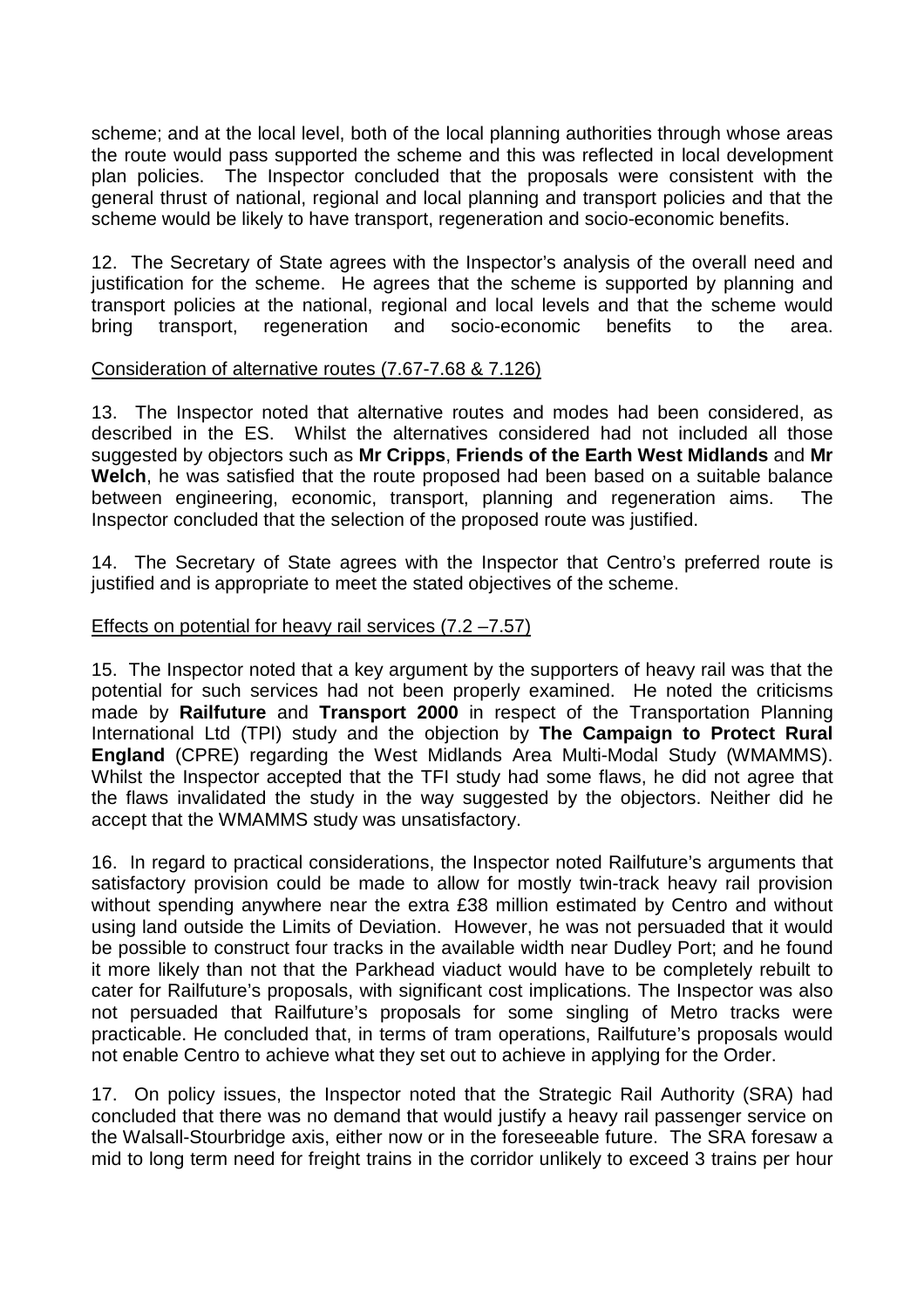in each direction; and they had confirmed that Centro's proposals would not prejudice the rail capacity required by the SRA in this corridor.

18. The Inspector considered that a decision to refuse the Order application would not make heavy rail passenger services on the Stourbridge-Walsall corridor a likely prospect. Indeed, he considered that without developments such as the reconstruction of the Parkhead viaduct as a result of the Metro extension scheme, the reintroduction of either freight or passenger services would be even less likely.

19. With regard to the contentions by **Mr Weller** and **Mr Gibbons** that public money should not be spent on a light rail system but should instead be spent on bringing back heavy rail services, irrespective of whether capital and operating costs were covered, the Inspector considered that these objections essentially argued against national, regional and local policies. He did not find anything in their representations which outweighed the applicants' case.

20. The Inspector noted that protective provisions had been agreed between Centro and the SRA and Network Rail. He was satisfied that although the proposed works would affect the alignment of the existing disused heavy rail tracks, the scheme would meet current and reasonably foreseeable requirements for heavy rail services to be reintroduced along this route. He concluded that the likely effects of the scheme on the potential for heavy rail services would be acceptable.

21. The Secretary of State agrees with the Inspector, for the reasons he gives, that the likely effects of the scheme on the potential for heavy rail services would be acceptable.

### The case for the proposed compulsory acquisition powers (7.69-7.82)

22. The Inspector noted that most of the objections to the proposed compulsory acquisition powers had been withdrawn. He considered the outstanding objections to compulsory acquisition from **Mr Gibbons**, **Mr Cook**, the **Brierley Hill Traders Association**, and **Mr Parker**.

23. With regard to the arguments put forward by Mr Gibbons, the Inspector concluded, for reasons given in paragraphs 7.72 to 7.75 of his report, that the compulsory acquisition powers sought for Plots 86, 87, 542 and 706 were justified. The Inspector was also satisfied that in terms of Human Rights legislation, the powers would be proportionate in the public interest.

24. In regard to Mr Cook's objection in relation to the Victoria Works site in Dudley, the Inspector was of the view that the route through the Victoria Works was the best option and that acquiring the whole site compulsorily appeared to be the only practical way of obtaining the necessary land.

25. As regards the objections by the Brierley Hill Traders Association and Mr Parker to the loss of car parking at the Cottage Street car park, the Inspector accepted Centro's explanation that the car park was the most suitable site for a temporary construction compound, and he noted Dudley MBC's intention to replace car parking spaces lost as a result of the tramway. The Inspector concluded that the temporary acquisition powers sought in relation to the Cottage Street land were necessary for the scheme to proceed.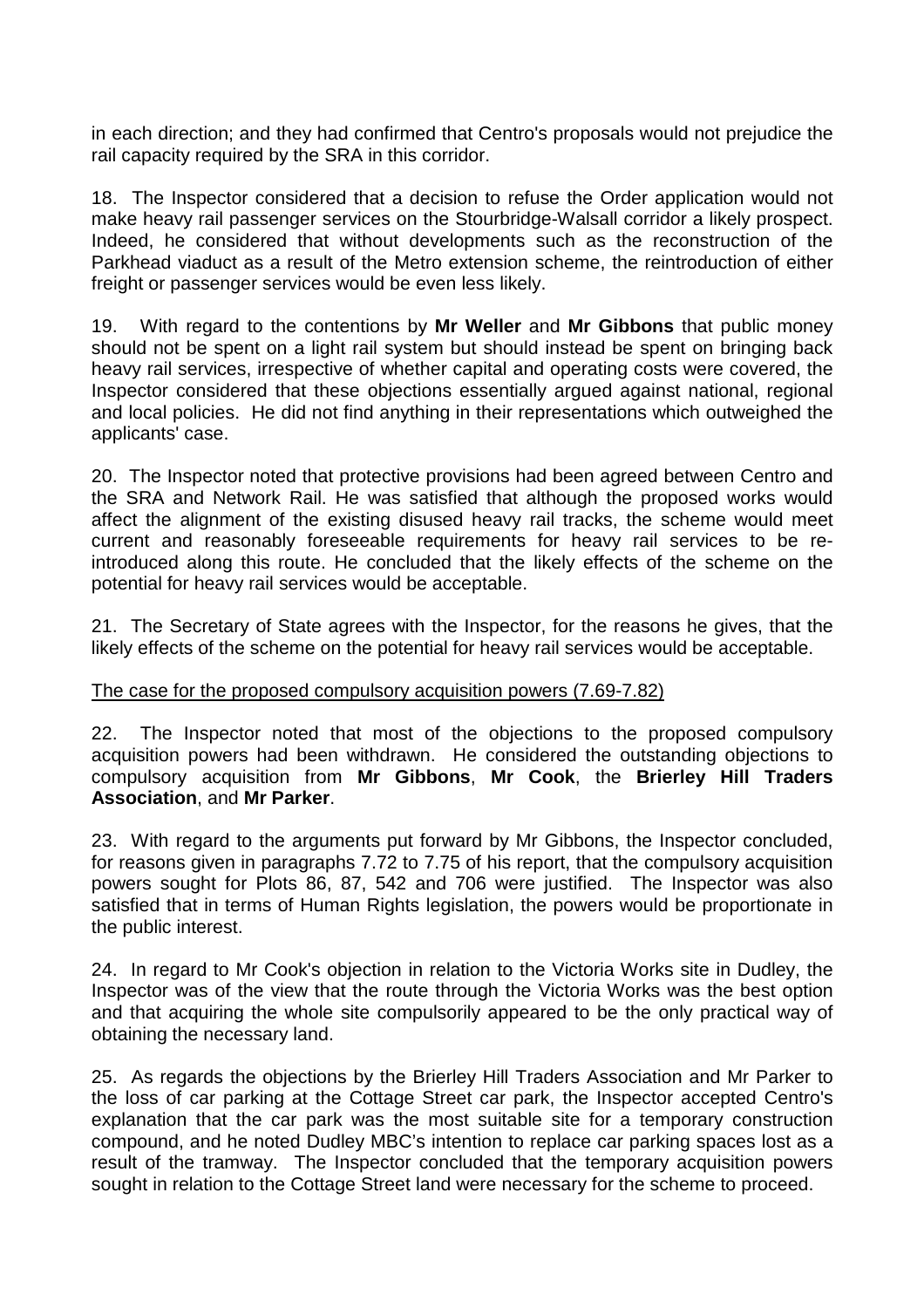26. The Secretary of State agrees with the Inspector that all the land that is subject to compulsory acquisition and temporary possession powers in the Order has been shown to be necessary for the scheme to be implemented, and that powers proposed are reasonable. He is satisfied that there is a compelling case for giving those powers in the public interest.

#### Funding (7.83 – 7.89)

27. The Inspector noted that Centro had prepared an Initial Outline Business Case for their proposals in 2000, and that the then Department of Environment, Transport and the Regions (DETR) had confirmed that the first appraisal passed the tests used to decide whether a project was eligible for funding. He also noted that the updated appraisal carried out for Centro showed that the scheme would still perform well in financial and economic terms, with a benefit-cost ratio of 1.23. The Inspector had some reservations about the latest economic appraisal, as set out in paragraphs 7.84 to 7.86 of his report, but he nevertheless concluded that the project was reasonably capable of attracting the necessary funding.

28. The Secretary of State notes the Inspector's conclusion that the project is reasonably capable of attracting the necessary funding. He notes also that, since provisional funding approval was given by DETR in December 2000 – based on a capital cost at 1999 prices of £114.1m – the cost of the scheme has risen, according to Centro's estimates presented to the inquiry, to £138.8m.

29. In determining a TWA Order application, the Secretary of State is concerned to establish that the proposals are capable of attracting the necessary funding within a reasonable timescale – which he considers to be the 5 year lifetime of the compulsory purchase powers – such as would satisfy him that there is a reasonable prospect of the proposals being implemented if the Order is approved. His decision to make an Order is without prejudice to any subsequent funding decision and does not imply that any required funding will necessarily be forthcoming, as this will depend upon such factors as the availability of resources and relative spending priorities at the time, and a detailed appraisal of whether the scheme represents good value for money for the taxpayer.

30. Given that Government resources available to finance local transport schemes are not unlimited, and that hard choices inevitably have to be made, the Secretary of State can give no guarantee that public funding would be available to meet the higher level of costs now estimated by Centro for this scheme. At the same time, he would not wish to rule out at this stage, in the context of his consideration of this TWA application, the possibility of the scheme becoming fundable within a reasonable timescale. To do so would pre-empt his subsequent consideration of a fully detailed case for full funding approval; and he is mindful also that it would be open to Centro to consider whether there may be ways of reducing scheme costs and/or of obtaining alternative sources of funding. In all the circumstances, the Secretary of State concludes for the purposes of his decision on the present application that the proposals are reasonably capable of attracting the necessary funding, whilst drawing Centro's attention to the above considerations and caveats.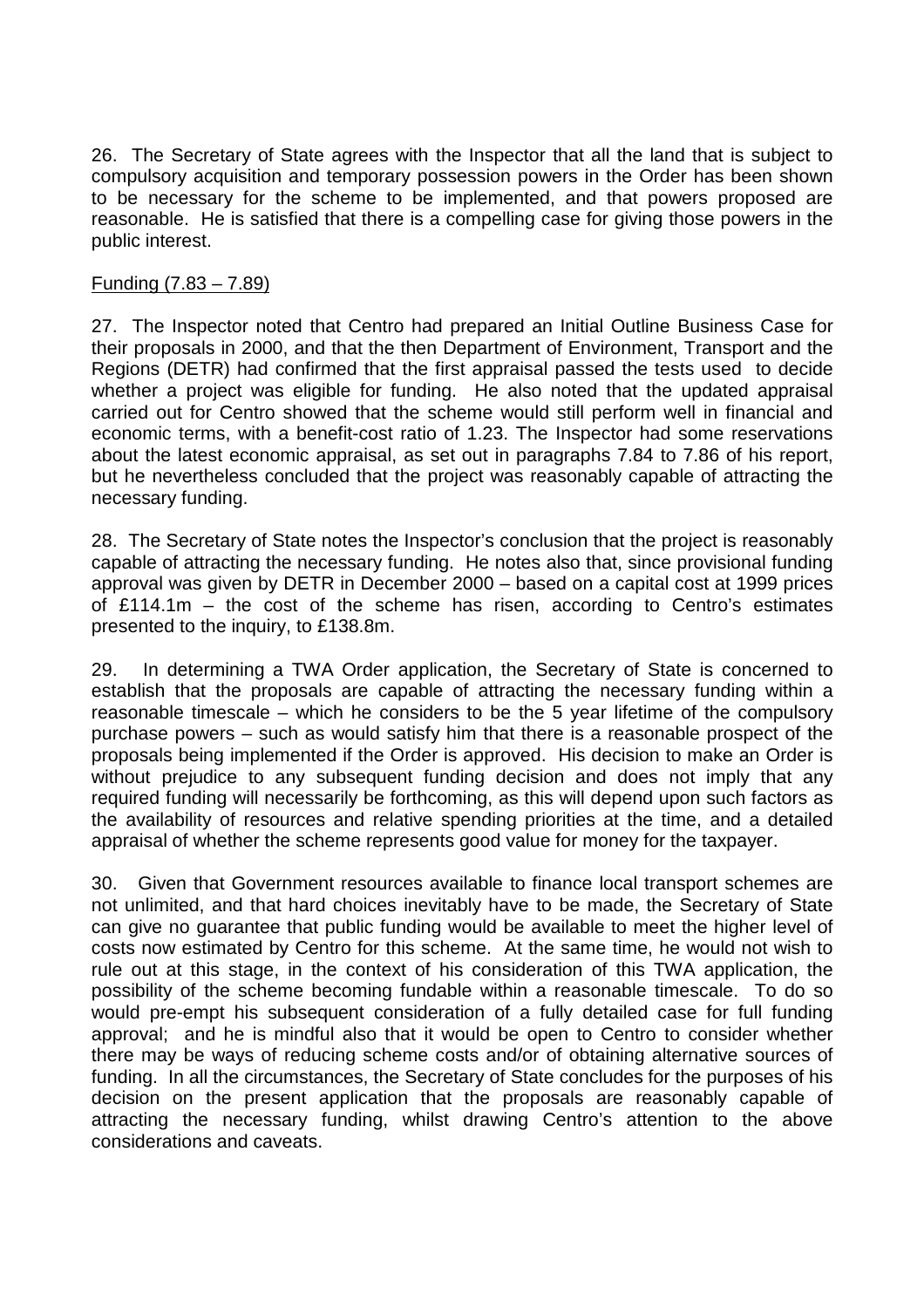## Likely impact on current and proposed residential developments (7.93-7.94 & 7.104)

31. With regard to the objection by **Mr Gibbons** that noise and vibration from the Metro operations would cause intolerable effects on his family's way of life, in breach of the Human Rights Act, the Inspector considered that there was no sound basis for this claim. He noted that the noise levels at Mr Gibbons' house generated by tram operations would be below disturbance threshold levels, based on national planning standards. Furthermore, Mr Gibbons had argued in favour of re-introducing heavy rail services, which would almost certainly be noisier than trams. The Inspector was satisfied that the proposals would not involve any breach of Human Rights legislation.

32. The Inspector concluded that there were no substantive objections with regard to the effects of the proposals on residential areas. He was satisfied that where necessary, suitable mitigation measures would be taken and that no serious harm to residential amenity would occur from the construction or operation of the tramway.

33. The Secretary of State agrees with the Inspector that any residual adverse impacts upon local residents following the implementation of mitigation measures would be within acceptable limits.

## Likely effects on the operation and vitality of local businesses (7.95-7.99 & 7.104)

34. The Inspector noted that as far as the more localised impact on specific businesses was concerned, most of the objections had been withdrawn. He considered the outstanding objections from **Five Star Taxis**, **Mr M Hussain** and **Bellborough Ltd**.

35. Five Star Taxis and Mr Hussain had contended that the proposals would harm business activity in Porters Field, Dudley, because of the loss of car parking spaces. The Inspector noted that the car park in question only had temporary planning permission and that, if it were not used for a tram stop, redevelopment for another purpose was quite likely. Whilst the works might cause temporary inconvenience for people going to or from the taxi office, Centro did not anticipate preventing access by vehicles or pedestrians. Furthermore, the Inspector considered that the presence of a tram stop here could lead to increased business for taxi operators based nearby.

36. With regard to the objection by Bellborough Ltd about the loss of car parking spaces next to offices at the Waterfront (East) business park, the Inspector concluded that any reduction in the number of parking spaces would be comparatively minor, especially as the presence of a tramway and stop could encourage office employees and visitors to use public transport. The Inspector concluded that the proposals would not have any significant harmful effect on the business interests mentioned in the objections by Five Star Taxis, Mr Hussain, or Bellborough Ltd

37. The Secretary of State agrees with the Inspector that the proposed scheme should not give rise to unacceptable impacts on local businesses.

### Likely effects on the pedestrian environment (7.100-7.101)

38. In regard to the objection from **Mr Pugh** regarding the pedestrian environment and safety in Dudley town centre, the Inspector noted that there was no evidence to suggest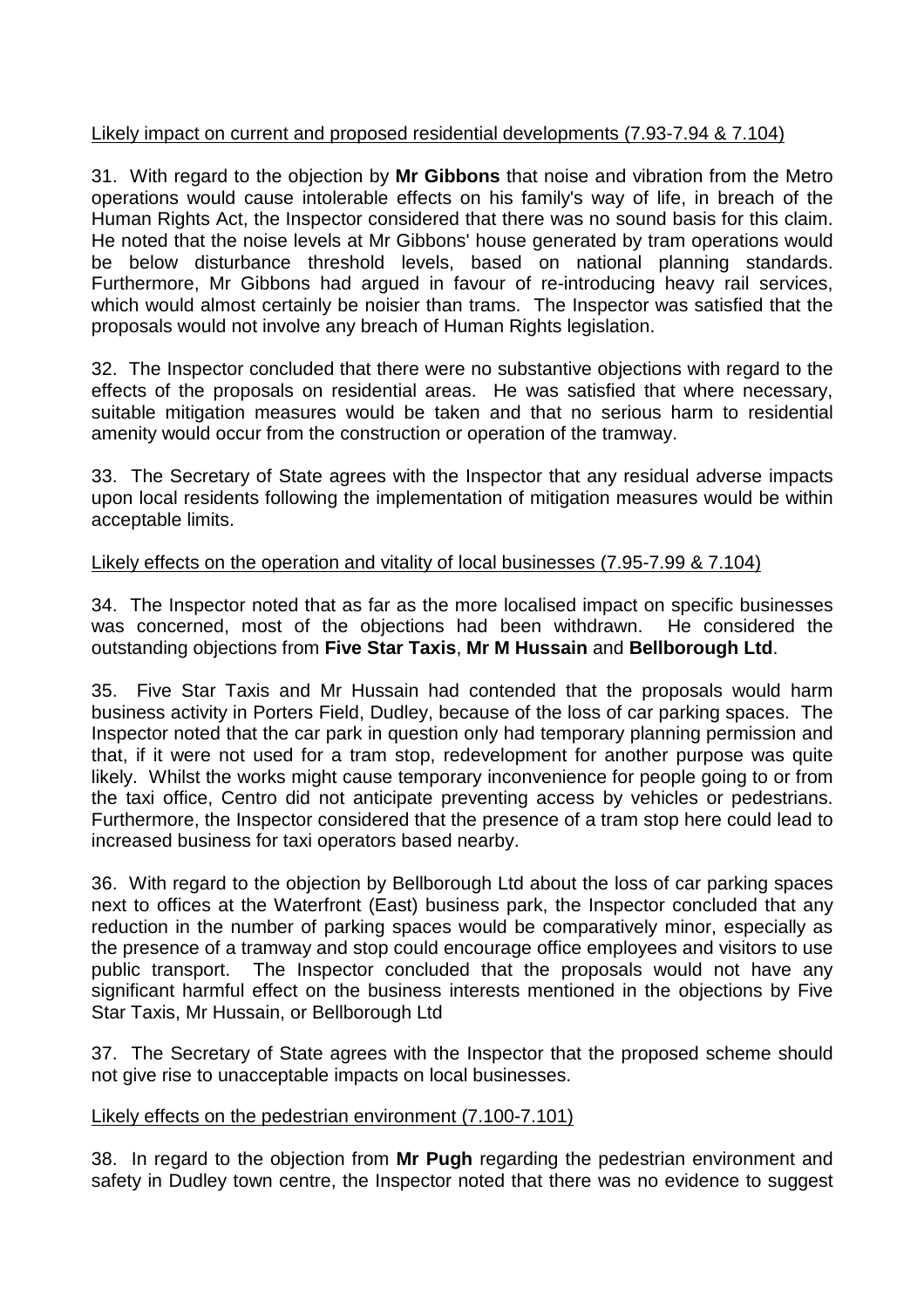that the existing Midland Metro line had caused any pedestrian safety problems where it operated on-street near the centre of Wolverhampton; and that the tramway route through Dudley town centre, as elsewhere, had been planned taking pedestrians into account. He also noted that it was generally accepted in the UK that it was safe for pedestrians to cross on-street tramways. The Inspector concluded that the scheme would not be likely significantly to harm pedestrian safety or the pedestrian environment and that any effect would be within acceptable limits. The Secretary of State agrees with this conclusion.

#### Landscape, townscape and visual impacts (7.102-7.103)

39. With regard to impacts on the character and appearance of the Castle Hill Conservation Area in Dudley, the Inspector considered that the overhead equipment and supports would detract from the appearance of the area. However, he was of the view that the effect would not be very great and he judged that the overall character of the Conservation Area would be preserved. The Secretary of State accepts the Inspector's advice that the adverse impact on the appearance of the Conservation Area would be within acceptable limits.

40. At the Parkhead Locks Conservation Area, the Inspector noted that the Metro tracks, trams and overhead equipment would be on top of an already prominent man-made structure, the appearance of which would in his view be improved by its refurbishment and partial reconstruction. The Inspector concluded that no material harm would be caused to the character or appearance of the Conservation Area, and that appropriate legal and policy criteria would be met. The Secretary of State agrees with the Inspector's conclusions.

#### Need for and suitability of the proposed construction compounds and work sites (7.104)

41. The Inspector was satisfied that the proposed compounds and works sites were both necessary and suitable. The Secretary of State agrees with this conclusion.

#### Proposed mitigation measures (Paragraphs 7.90 - 7.103)

42. The Inspector noted that various remedial and mitigation measures were proposed as set out in the ES. He also noted that protective provisions have been agreed with some parties, leading to the withdrawal of their objections; that the Code of Construction Practice would provide safeguards; and that the Compensation Code would apply. He concluded that any remaining impacts on residents, businesses and the environmental would be within acceptable limits. The Secretary of State agrees.

### Likely effects of the proposed compulsory acquisition of rights over public open space

43. The Secretary of State notes that, in their evidence to the inquiry, Centro stated that the scheme would require the compulsory acquisition of certain plots of land at Parkhead Viaduct<sup>1</sup>, all or parts of which are used as public open space. However, Centro also stated that they were unable to provide suitable exchange land, and they therefore

<sup>1</sup> Plot numbers 246, 250, 252, 253, 256, 257, 259, 260, 261, 263, 264, 265, 270, 595, 596, 598, 600, 601, 603, 711 and 757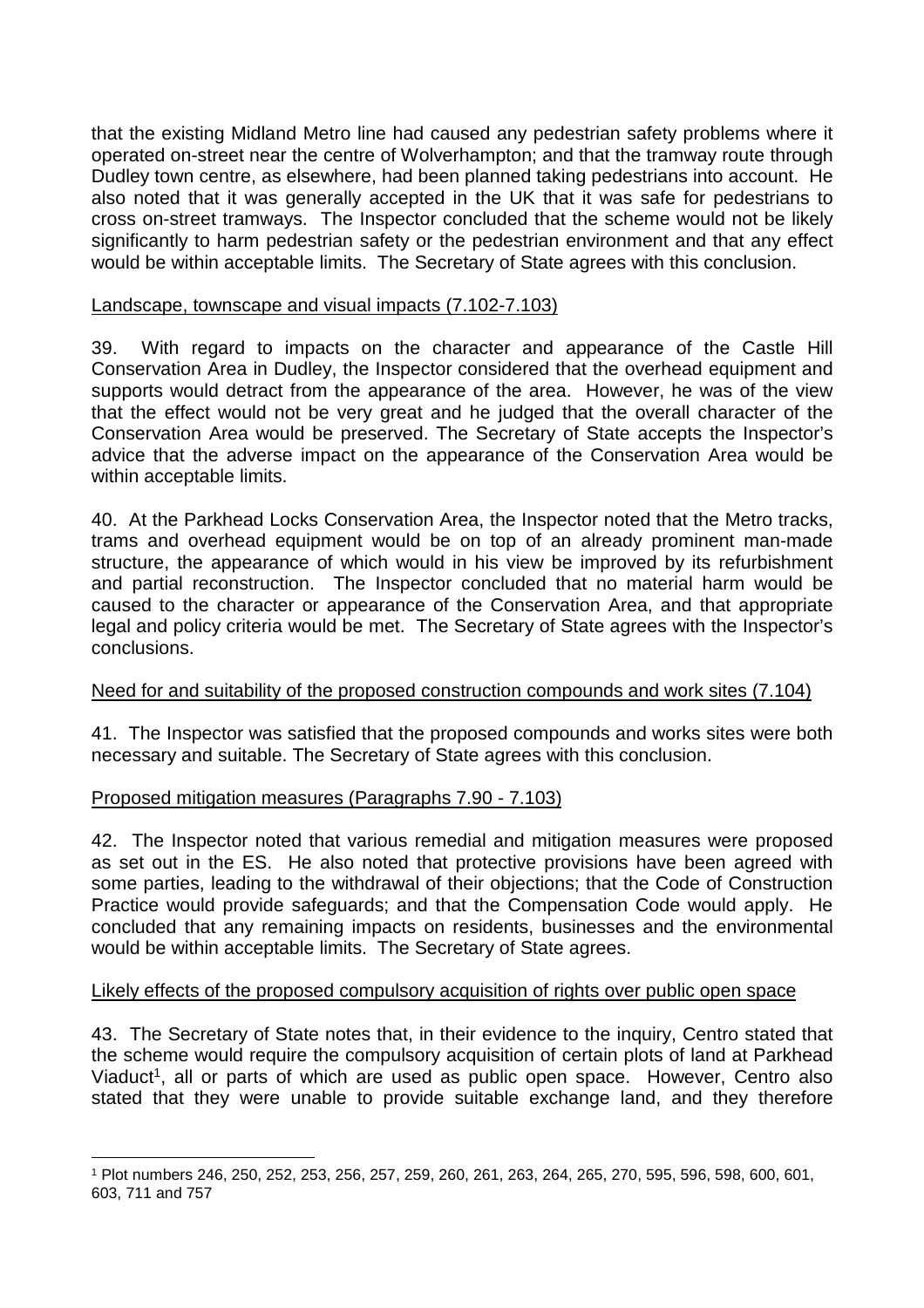recognised that the Order, if made, would be subject to special parliamentary procedure by virtue of section 12 of the TWA and section 19 of the Acquisition of Land Act 1981.

44. The Secretary of State has, in addition, considered whether plots 542 and 706 in the Metropolitan Borough of Sandwell should also be regarded as open space within the meaning of section 19(4) of the 1981 Act, in view of the evidence given by Mr Gibbons to the inquiry on their use. However, having invited further representations on this matter from Mr Gibbons, from Centro and from Sandwell Metropolitan Borough Council (as the relevant local authority and landowners), by way of a letter of 9 September 2004, and having considered the representations made, the Secretary of State is not satisfied that these particular plots should be treated as open space within the meaning of the 1981 Act. He is particularly persuaded by the evidence provided by the Council on how the land has been used and the purposes to which it was intended to be put, and by their statement that at no time has the land been regarded by the local authority as open space nor has it been allocated in the development plan for such purpose.

45. The Secretary of State notes that no objections were made to the loss of the open space land referred to at paragraph 43. As stated in paragraph 26, he considers that all the land which is subject to compulsory acquisition provisions in the Order is required for the scheme and that these powers are justifiable in the public interest. However, as the Order would authorise the compulsory purchase of open space land for which no land is to be given in exchange, the Order will be subject to the provisions of section 12 of the TWA, which requires that it be subject to special parliamentary procedure in accordance with section 19 of the Acquisition of Land Act 1981.

### Statutory Undertakers (7.105)

46. The Inspector noted that agreements had been reached between the applicants and all but one statutory undertaker, **Cable and Wireless UK**, who did not appear at the inquiry. The Inspector concluded that suitable protective provisions had been made for all statutory undertakers.

47. The Secretary of State notes that, following the inquiry, Cable and Wireless withdrew their objection in a letter to him of 14 June 2004. As all other objections from statutory undertakers were withdrawn earlier, he is satisfied that there should be no unacceptable effects on the carrying out of any statutory undertakings.

# Canals and Waterways (7.107-7.108)

48. The Inspector noted that no objections remained concerning the use of canals and waterways. Protective provisions had been agreed for the benefit of British Waterways and for the Environment Agency's interests in water courses, and the Inspector was satisfied that those provisions were suitable and would adequately safeguard canal and waterway interests. The Secretary of State agrees with this conclusion.

# Environmental Statement (ES) – Adequacy and Statutory Procedures (7.92 & 7.109)

49. The Inspector was satisfied that the ES submitted by Centro, and the supplementary environmental information provided, covered all relevant matters and met all statutory procedural requirements.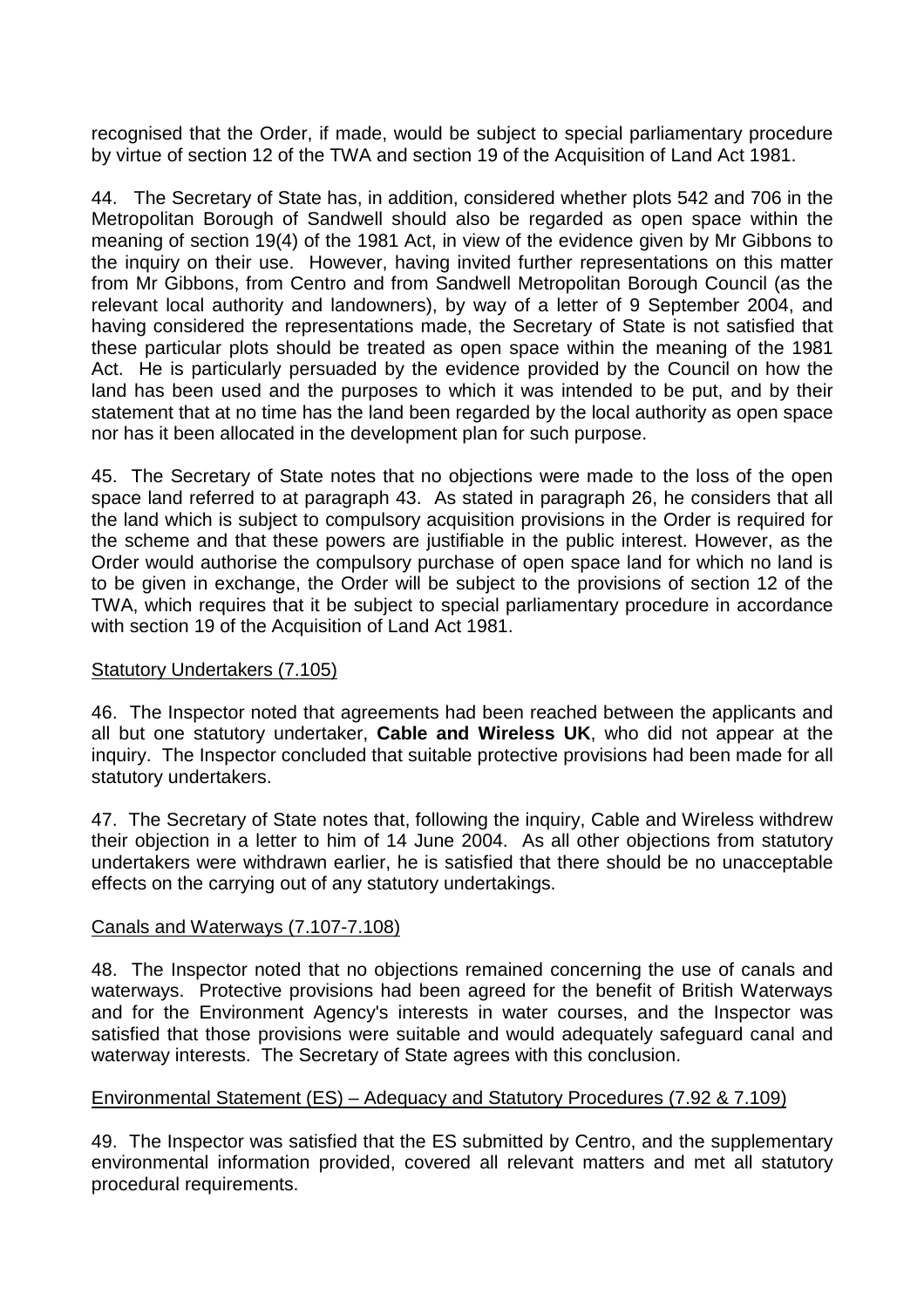50. The Secretary of State agrees. He is satisfied that the ES, together with the evidence adduced at the inquiry, provides him with sufficient information to assess the likely environmental impacts of the Order proposals; and he confirms that, in reaching his decisions, he has complied with the requirements of paragraphs (a) to (c) of section 14(3A) of the TWA.

51. For the purposes of section 14(3AA) of the TWA, the Secretary of State considers that the main measures to avoid, reduce and, if possible, remedy any major adverse environmental effects are those set out in the attached planning conditions and in the Code of Construction Practice. He is satisfied that the proposed mitigation measures will reduce the adverse environmental impacts of the scheme to an acceptable level. To the extent that some residual adverse effects on the environment may remain, he is satisfied that these will be outweighed by the long term benefits of the scheme.

# **Remaining Objections and Other Matters (7.124-7.126 and 1.12-1.15)**

52. The Inspector noted that the representation by **H & H Holman Properties Ltd** did not appear to oppose the Metro extension, but drew attention to plans to redevelop land off the southern part of Flood Street, Dudley. The Inspector was satisfied that, given the lack of detail and apparent uncertain timing of the redevelopment scheme, Centro's intention to make provision for a possible future tram stop was an appropriate response. The Secretary of State agrees.

53. The Secretary of State has considered the Inspector's comments in paragraphs 1.12 to 1.15 of his report regarding the late posting of notices of the inquiry. The Secretary of State agrees with the Inspector's conclusion that the failure to comply with the time period specified in rule11(6)(b) of the Inquiries Procedure Rules did not prejudice the interests of any party and that no further action is necessary on the matter.

# **Inspector's recommendations (7.127 & 8.1-8.2)**

54. The Inspector recommended that the Order should be made, incorporating the amendments drafted by the applicants in Document CEN 72. He also recommended that planning permission should be deemed to be granted for the development provided for in the Order subject to the planning conditions at Appendix 3 to his report, as amended to include the minor modifications set out in paragraphs 7.110 to 7.120 of his report. He was satisfied that the revised planning conditions were reasonable and met the six tests laid down in DoE Circular 11/95 ("The use of conditions in planning permissions").

# **The Secretary of State's overall conclusions on the Order**

55. For the reasons given in this letter, the Secretary of State agrees with the Inspector's recommendation that the Order should be made. He is satisfied that the transportation, regeneration and socio-economic benefits that the scheme would bring outweigh by some margin any adverse impacts on the local communities or on the environment, which should be kept to an acceptable level by the proposed mitigation measures.

56. Furthermore, the Secretary of State is satisfied that the particular powers sought by Centro in the Order, subject to the modifications described below, are reasonable,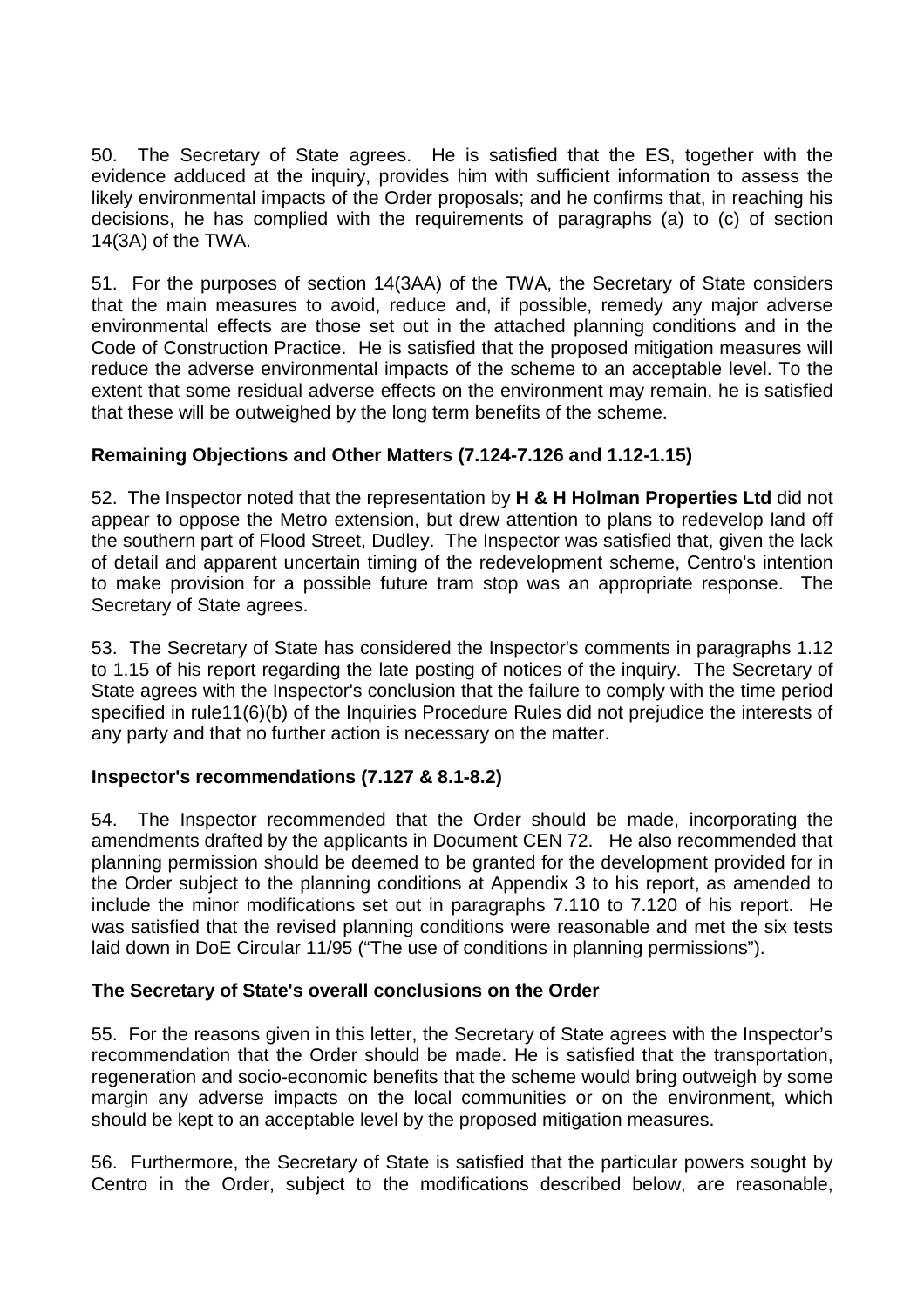### appropriate and justified in the public interest. **Accordingly, the Secretary of State has decided to make the Order, subject to some modifications described below.**

57. The modifications to the Order that the Secretary of State intends to make, in addition to those contained in your clients' revised draft of 19 April 2004 and recommended by the Inspector, are as follows:-

- to make amendments to Schedule 12 consequential on the coming into force of the Communications Act 2003;
- to make certain minor drafting amendments which do not affect the substance of the Order.

58. The Secretary of State is of the opinion that these changes will not make a substantial change in the proposals.

59. With regard to section 5(6) of the TWA, the Secretary of State is satisfied that in every instance where the Order will authorise the extinguishment of a public right of way over land, either an alternative right of way has been or will be provided or that the provision of an alternative right of way is not required.

### **Planning Direction and Conditions**

60. For the reasons given in this letter, the Secretary of State agrees with the Inspector's recommendation that he should **direct that planning permission be deemed to be granted for the development for which provision is made in the Order**, subject to conditions. The conditions he intends to impose are set out in the Annex to this letter. The letter conveying the planning direction will be issued shortly, at the same time as the Order is made. This will follow publication of a notice of the determination in the London Gazette.

61. The conditions generally follow those agreed between Centro and the local planning authority and recommended by the Inspector, subject to a few drafting changes that do not affect the substance of any condition. The only changes of significance are that:-

- to aid clarity in interpreting certain of the conditions, definitions have been added of "the Order", "the limits of deviation", "local planning authority", and "the Environmental Statement";
- in condition 1, the setting of a separate (10 year) time limit for beginning the development of tram stops at Gold's Hill, Station Drive, Flood Street and Canal Street has been deleted as the Secretary of State considers this to be unnecessary. The condition as it remains would not require every individual item of development, including every tram stop, to be begun within 5 years;
- the Secretary of State has noted the recommendation in paragraph 7.111 of the Inspector's report regarding the suggestion by English Heritage that they be specified as a body to be consulted by the local planning authority on details affecting their interests. Although the Secretary of State agrees with the Inspector's conclusion on the recommendation, on the basis that local planning authority is best placed to decide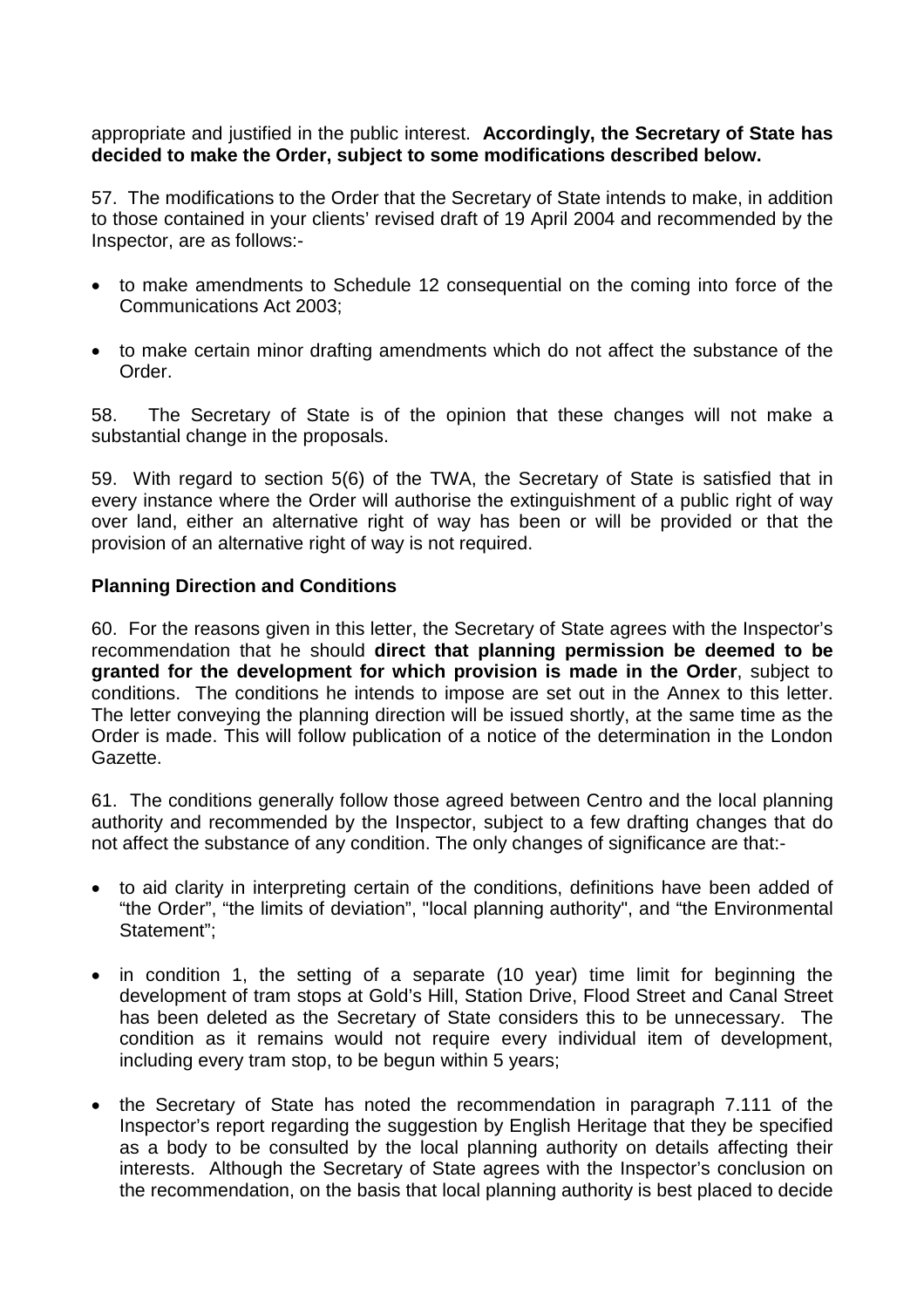who to consult, he does not agree that it is inappropriate in principle for planning conditions to specify that parties should be consulted on specific matters;

62. The Secretary of State also wishes to clarify that, unlike the Inspector, he does not have a difficulty with the inclusion of bullet points and sub-headings in the conditions.

### **Notice under section 14 of the TWA**

63. A notice of the Secretary of State's determination given pursuant to section 14(1)(a) of the TWA is enclosed. This notice explains that the Order is to be laid in Parliament and will not come into force until the special parliamentary procedure referred to in paragraph 45 of this letter has been completed.

#### **Challenge to decisions**

64. The circumstances in which the Secretary of State's decisions may be challenged are set out in the note enclosed with this letter.

#### **Distribution**

65. Copies of this letter, the section 14(1)(a) notice and the Inspector's conclusions and recommendations are being sent to all those who appeared at the inquiry. Copies of this letter and the section 14(1)(a) notice are being sent to others who made representations about the Order application but who did not appear at the inquiry.

Yours faithfully,

**Ellis Harvey Head of the TWA Orders Unit**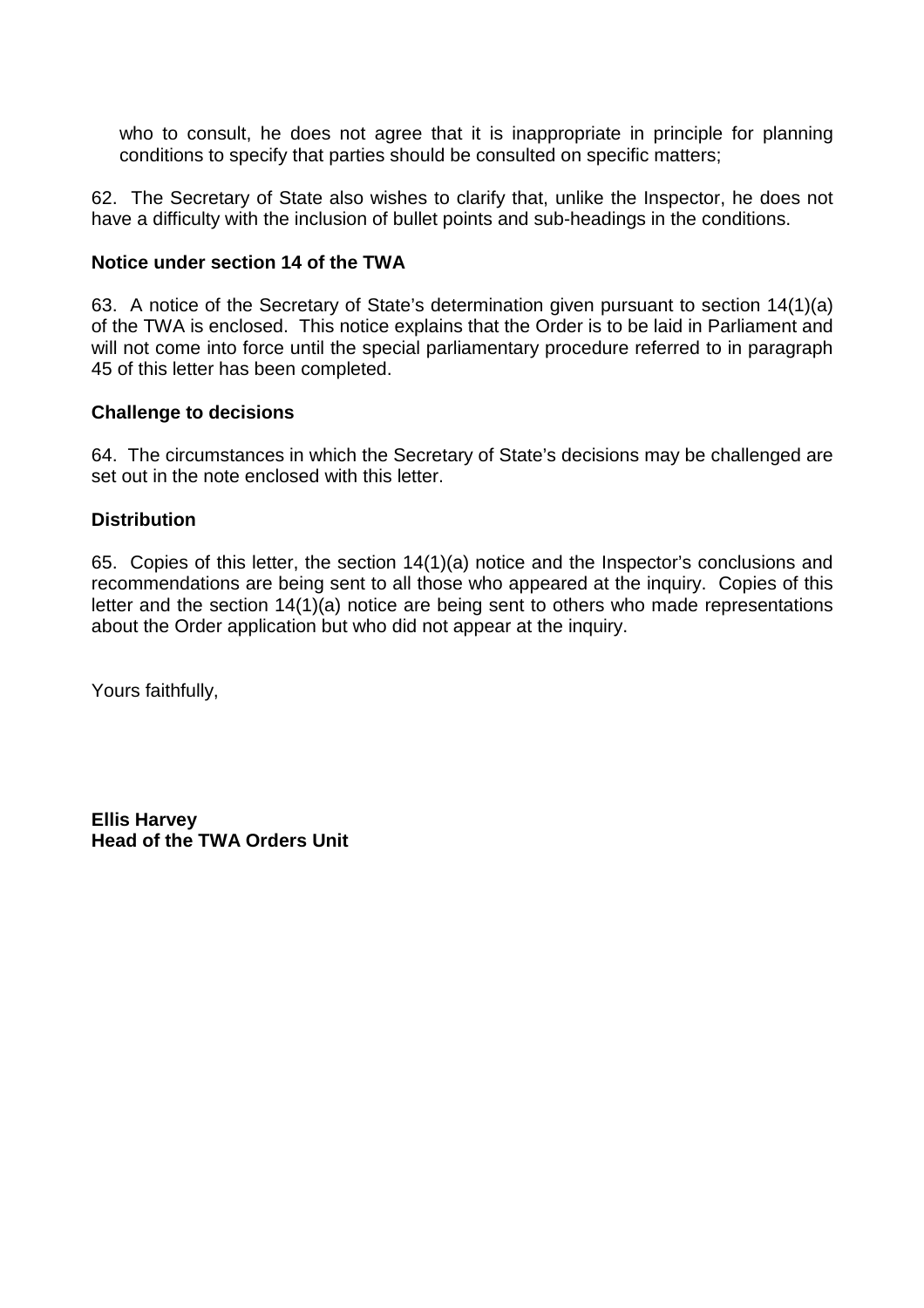#### **TOWN AND COUNTRY PLANNING ACT 1990 THE PROPOSED MIDLAND METRO (WEDNESBURY TO BRIERLEY HILL AND MISCELLANEOUS AMENDMENTS) ORDER**

#### **CONDITIONS TO BE ATTACHED TO THE DIRECTION AS TO DEEMED PLANNING PERMISSION**

In these conditions, unless the context otherwise requires:-

"the development" means the works authorised by the Order, including the ancillary development identified in Schedule 1 to the Request for Planning Permission;

"the Environmental Statement" means the environmental statement accompanying the application for the Order submitted on 16 April 2003;

"the local planning authority" means the Council of the Metropolitan Borough of Sandwell in relation to any part of the development within its area, and the Council of the Metropolitan Borough of Dudley in relation to any part of the development within its area;

"the Order" means The Midland Metro (Wednesbury to Brierley Hill and Miscellaneous Amendments) Order 2004

"the limits of deviation" has the same meaning as in the Order; and

"stage" means each separate section of the development set out in Schedule 1 to the request for deemed planning permission:

### **1. Time Limits**

The development hereby permitted shall be begun before the expiration of 5 years from the date that the Order comes into force.

**Reason :** To ensure that the works are begun with a reasonable period of time.

### **2. Horizontal Alignment of Tramway**

The tram tracks shall be aligned such that no running rail for the tramway falls within the areas hatched green within the limits of deviation on Plans P1 to P6, P7A and P8 to P15, unless any variation to this has been submitted to and approved in writing by the local planning authority. Any request for variation shall be accompanied by an appropriate environmental impact assessment.

**Reason**: To ensure that residual adverse environmental impacts are no greater than those assessed in the Environmental Statement and Supplementary Environmental Information.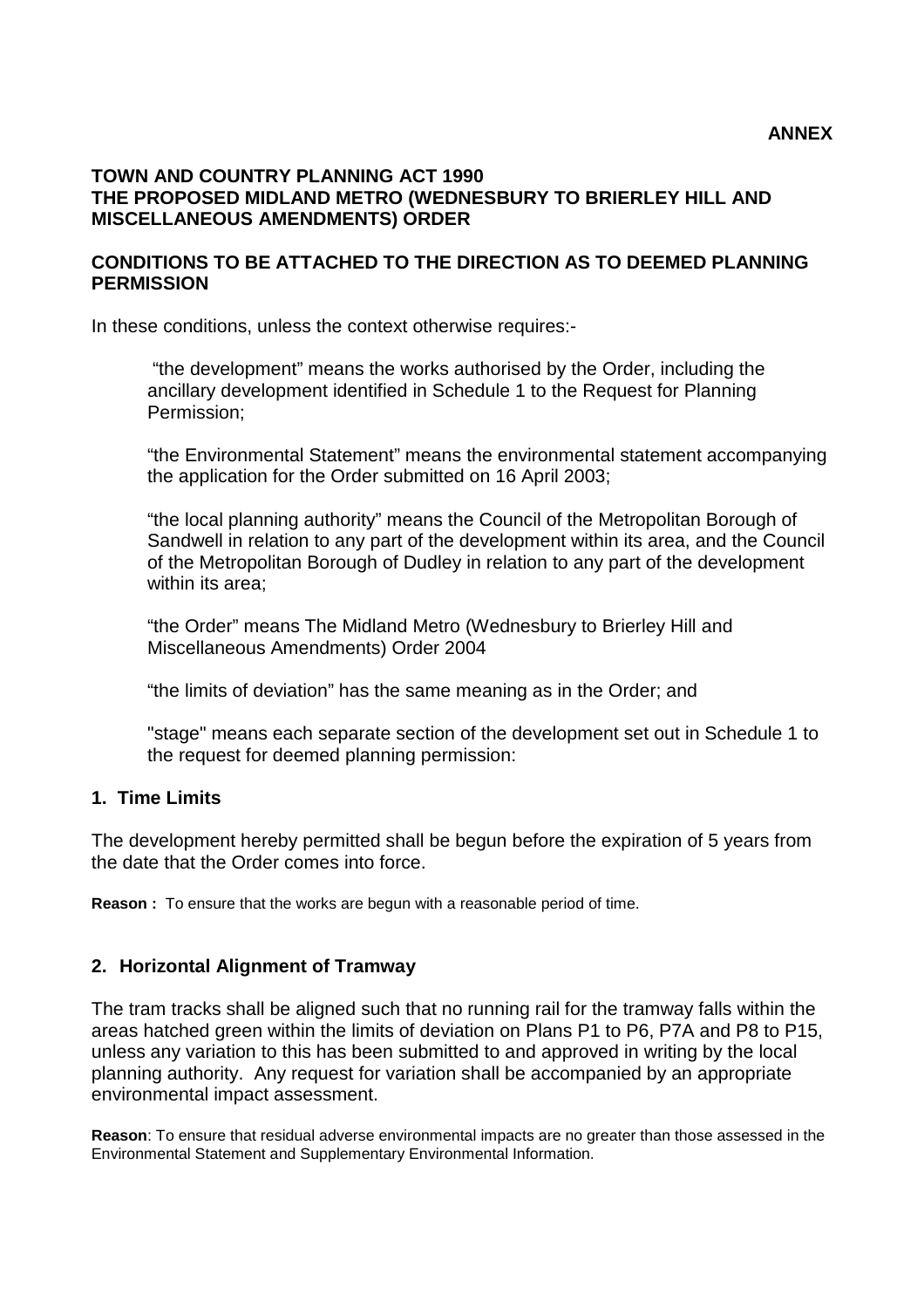# **3. Design and External Appearance**

Works of construction shall not begin in respect of any:

- tram stop:
- permanent boundary treatment;
- poles and brackets required to support the overhead line system:
- electricity substation and ancillary electrical equipment; and
- bridge or viaduct

until details of the design and external appearance of that element have been submitted to and approved in writing by the local planning authority. The development shall be carried out in accordance with the approved details.

**Reason**: To ensure that proper control is exercised over detailed design of the development

# **4. Materials**

Details of materials to be used in any external surface of any:

- tram stop:
- permanent boundary treatment;
- poles and brackets used to support the overhead line system:
- electricity substation and ancillary electrical equipment; and
- bridge or viaduct

shall be submitted to and approved in writing by the local planning authority before that element of the development is commenced. The materials used shall be in accordance with the approved details.

**Reason**: To ensure satisfactory external appearance in the interests of visual amenity

# **5. Landscaping**

Details of all proposed landscaping and the proposed times for the implementation of planting shall be submitted to and approved in writing by the local planning authority before the stage of the development to which the landscaping in question relates is commenced. All landscaping shall be carried out in accordance with those details and at those times. If, within a period of two years from the date of the planting, that planting, or any replacement planting, is removed, uprooted or dies, another plant of the same species and size as that originally planted shall be planted at the same place in the next available planting season, unless the local planning authority gives its written consent to any variation.

**Reason**: To ensure appropriate landscaping of the development

# **6. Archaeology**

Development shall not begin until a scheme of archaeological investigation has been submitted to and approved in writing by the local planning authority. All archaeological work shall be undertaken in accordance with the agreed scheme of investigation.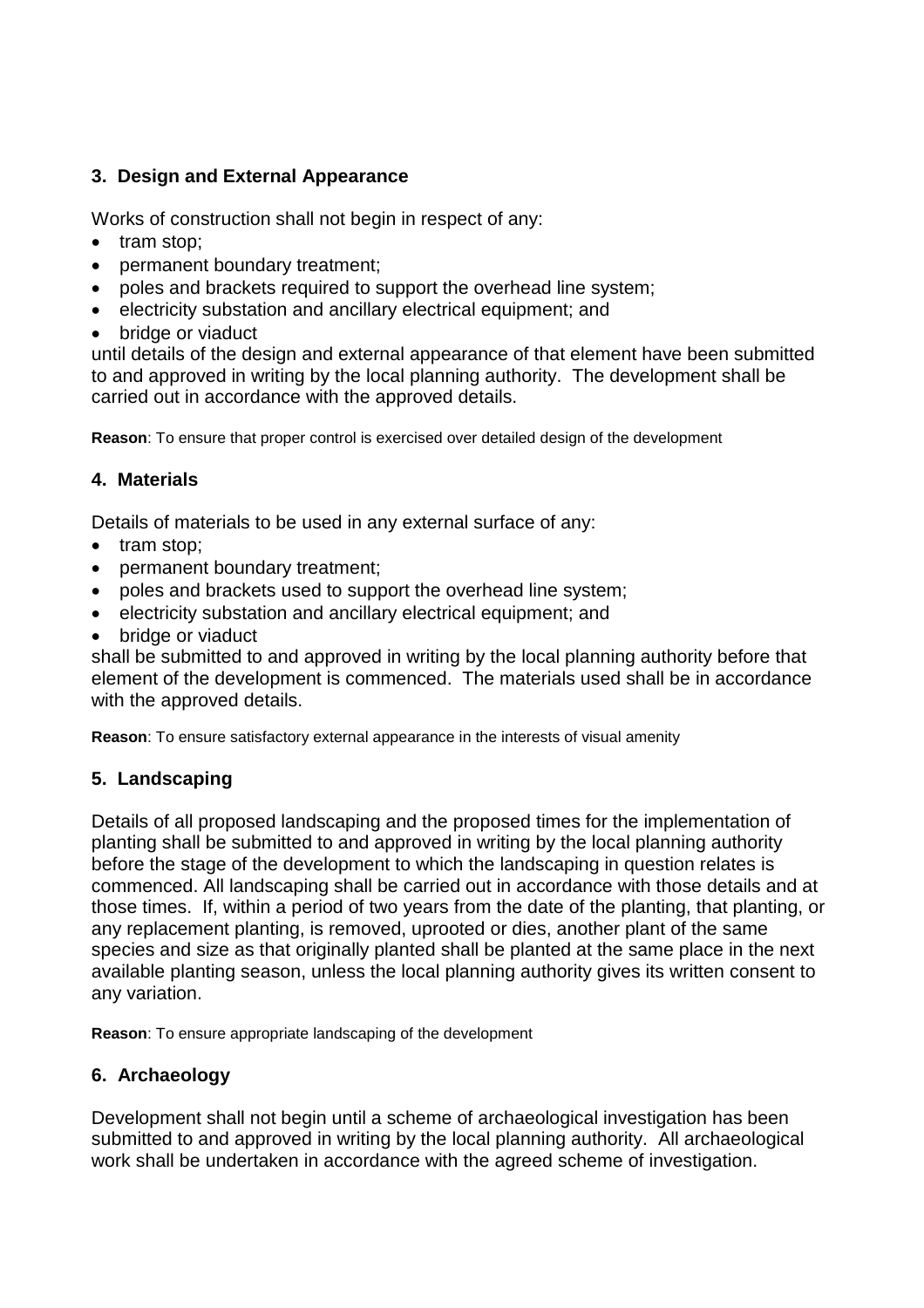**Reason**: To ensure adequate protection and recording of archaeological remains.

# **7. Code of Construction Practice**

Development shall not begin until Part 1 of the Code of Construction Practice has been submitted to and approved in writing by the local planning authority. Before any stage of the works begins, Part 2 of the Code of Construction Practice with respect to that stage shall be submitted to and approved in writing by the local planning authority. The development shall be carried out in accordance with Part 1 of the Code of Construction Practice, together with the relevant provisions of Part 2 of that Code.

**Reason**: To ensure adequate environmental protection during construction.

# **8. Contaminated Land**

No stage of the development shall begin until a scheme to deal with any contamination of the land on which that stage will take place has been submitted to and approved in writing by the local planning authority. The scheme shall include an investigation and assessment to identify the extent of contamination and measures to be taken to avoid risk to the public and the environment when the works are carried out. No stage of the development shall begin until the measures approved in the scheme with respect to that stage have been fully implemented.

**Reason**: To ensure that any necessary site investigation and remediation works are undertaken in relation to contaminated land.

# **9. Highway Access**

Details of the siting, design and layout within the limits of deviation of any new permanent means of access to a highway to be used by vehicular traffic, or of any permanent alteration of an existing means of access to a highway used by vehicular traffic, shall be submitted to and approved in writing by the local planning authority before the relevant stage of the development begins. The development shall be carried out in accordance with the approved details.

**Reason**: To ensure highway safety

# **10. Airborne Noise**

The development shall be designed and operated in accordance with the Midland Metro Extension Noise and Vibration Policy 2003. For the purposes of Section 5 of the policy, Noise Mitigation at Source, the pre-existing ambient noise levels shall be those in Table 6.16 of the Environmental Statement, or from any later survey which has been agreed in writing by the local planning authority.

**Reason**: To minimise impact from airborne noise caused by the running of trams.

### **11. Ground-Borne Noise**